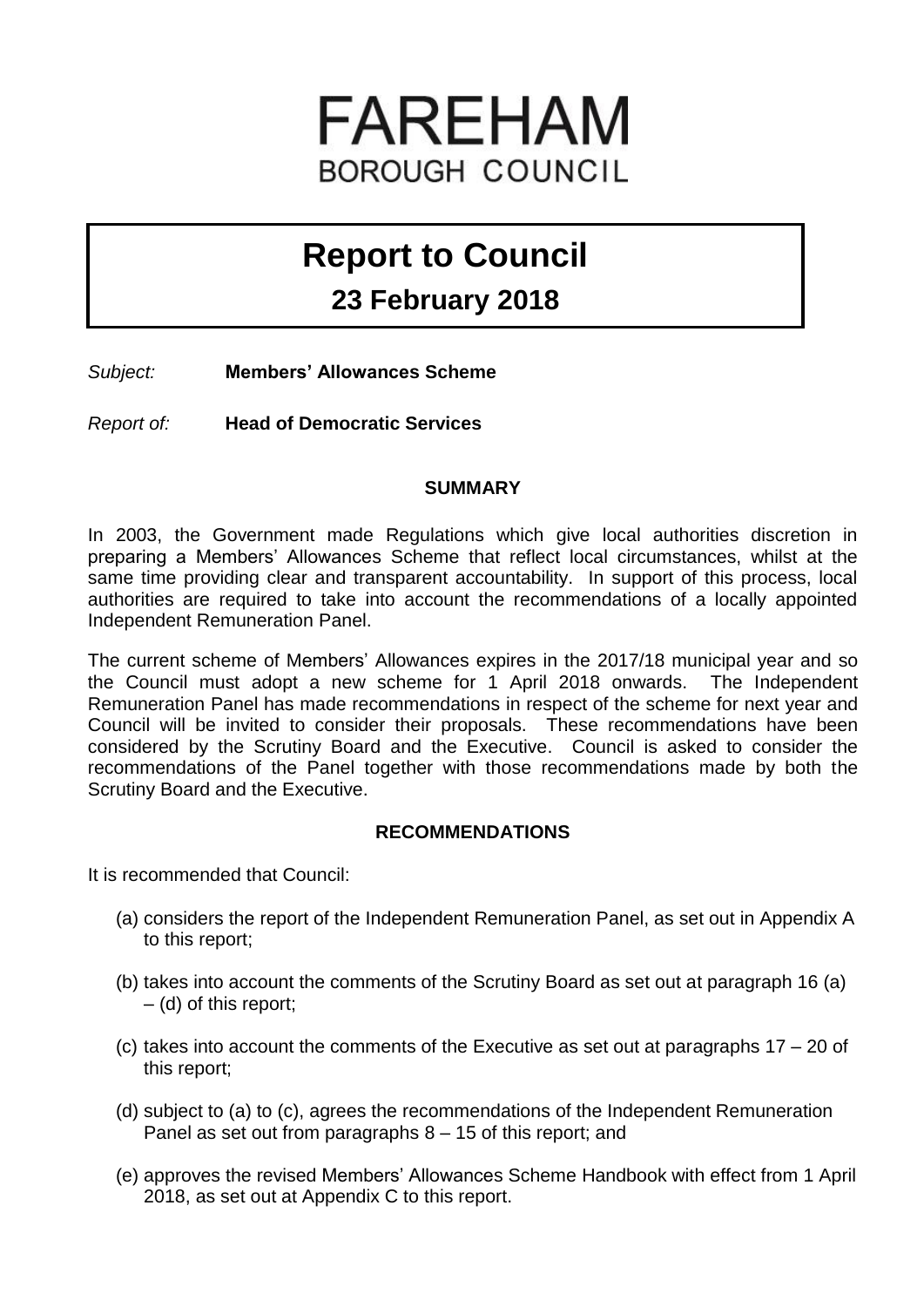#### **INTRODUCTION**

1. The Independent Remuneration Panel, which advises the Council on the payment of Members' allowances, convened on 9 November 2017 to review the current scheme of allowances and to make recommendations for an updated scheme. The full report of the Panel is attached at Appendix A.

#### **BACKGROUND**

- 2. In 2003, the Government made Regulations which give local authorities discretion in preparing a Members' Allowances Scheme that reflect local circumstances, whilst at the same time providing clear and transparent accountability. In support of this process, local authorities are required to take into account the recommendations of a locally appointed Independent Remuneration Panel.
- 3. The Panel first met and made initial recommendations in 2003 and has since advised the Council periodically in respect of the allowances payable to Members. The Panel which met on the 9 November 2017 consisted of the same 3 Panel members as previously, which provided continuity for this review.
- 4. The Panel was invited to review the current scheme, consider whether any changes should be made and to make appropriate recommendations to Council for a refreshed scheme to operate from 1 April 2018.
- 5. The Scrutiny Board, at its meeting on the 11 January 2018, considered the report of the Independent Remuneration Panel and the recommendations made within it. Recommendations made by the Panel and the Scrutiny Board are set out below.
- 6. Executive Members are reminded that there is an automatic dispensation to all Members to enable discussion and a decision to be taken on Members' Allowances and Disclosable Pecuniary Interests do not apply to this decision, under the Code of Conduct.

#### **PANEL RECOMMENDATIONS**

- 7. The conclusions and recommendations of the Independent Remuneration Panel are set out from paragraph 6 of the Panel's report which is attached at Appendix A.
- 8. The Panel compared allowances paid to Members with other similar sized Hampshire Councils. They noted that the average spend per Member at Fareham is £13,513 which is considerably higher than the next listed Hampshire District Council according to the South East Employers' Members Allowances Survey Data 2017/18. The Panel has recommended that the Council confirms that it is satisfied that there are good and valid reasons for these facts.
- 9. The Panel is recommending that all allowances and expenses are indexed and incrementally increased at the same rate as staff increases.
- 10.The Panel is recommending that the Members' Allowances Scheme includes a Special Responsibility Allowance for the Mayor and Deputy Mayor of 80 and 15 points respectively.
- 11.The Panel also recommended that the Designated Independent Person be paid quarterly, as requested by the Designated Independent Person, in order to ease administration. Subsequent enquiries made with the Finance team have indicated that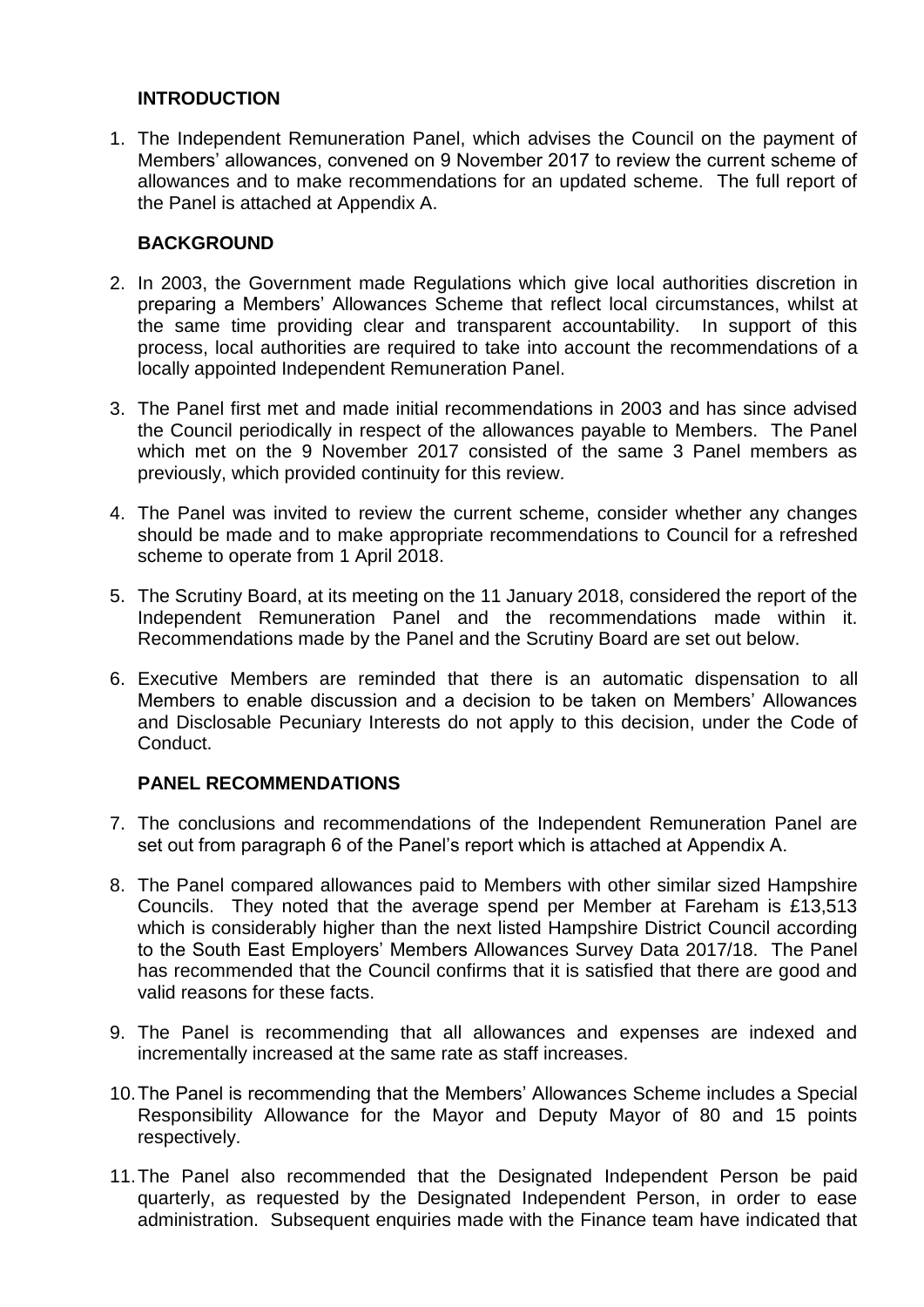this change would actually increase administration as the work would have to be run manually due to there being no provision within the system to run a quarterly payroll.

- 12.The Panel reviewed the Special Responsibility Allowance paid to the Leader of the Minority Group. The Panel is recommending that the allowance paid to the Minority Group Leader should be 60 points for 1-9 Group Members, and for 10 Group Members and above, 120 points, with the removal of note 3 from the Members Allowances Scheme which awards 120 points to the Leader of the largest minority group irrespective of the number of group members dropping below 10.
- 13.The Panel is recommending that Council considers aligning the Subsistence Allowances, set out in the Scheme, to the amounts paid to officers.
- 14.The Panel is recommending that consideration be given to paying a supplement of 5p per mile per extra person for Members who carry other Councillors in their vehicle to approved meetings.
- 15.The Panel is recommending that Carers' Allowances are paid at the living wage rate.

#### **SCRUTINY BOARD RECOMMENDATIONS**

- 16.At the Scrutiny Board meeting on 11 January 2018, Members debated this item at length and considered a tabled document which gave Members examples of the cost implications of some of the proposed recommendations (as attached at Appendix B to this report). The Scrutiny Board made several comments which included:
	- (a) the points awarded for the role of Mayor should be higher due to the personal costs incurred during the Mayoral year, which they felt could detract from accepting this role (recommendation 6.4 of the IRP report);
	- (b) not having the Members' Allowances Scheme index linked with Officers' pay. The Board felt that Members' allowances are not salaries and should not be treated in the same way and did not feel a 2% pay increase (in line with the current national offer for Officers) should be accepted in light of the current financial constraints faced by the Council (recommendation 6.3);
	- (c) applying an annual increase at the same rate of Officers, which is index linked, to the Designated Independent Person (recommendations 6.3 and 6.5); and
	- (d) in respect of the recommendation at 6.6 for the Special Responsibility Allowance paid to the Leader of the Minority Group, Councillor S Cunningham addressed the Board on this proposed change stating that he did not think this was appropriate. Councillor S Cunningham requested that his views were considered by the Executive.

#### **EXECUTIVE RECOMMENDATIONS**

- 17. The Executive considered this item at its meeting on the 5 February 2018. representation was made by Councillor J Forrest who raised concerns that Councillor R Price, the Leader of the Liberal Democrat Group, had been unable to put his views forward to the Panel in respect of their recommendation to reduce the remuneration paid to the Minority Group Leader based on the number of group members.
- 18.The Executive Leader outlined that at the time of the last review of Member's Allowances the Scheme did reflect the size of the group as there was, at that time, a higher number of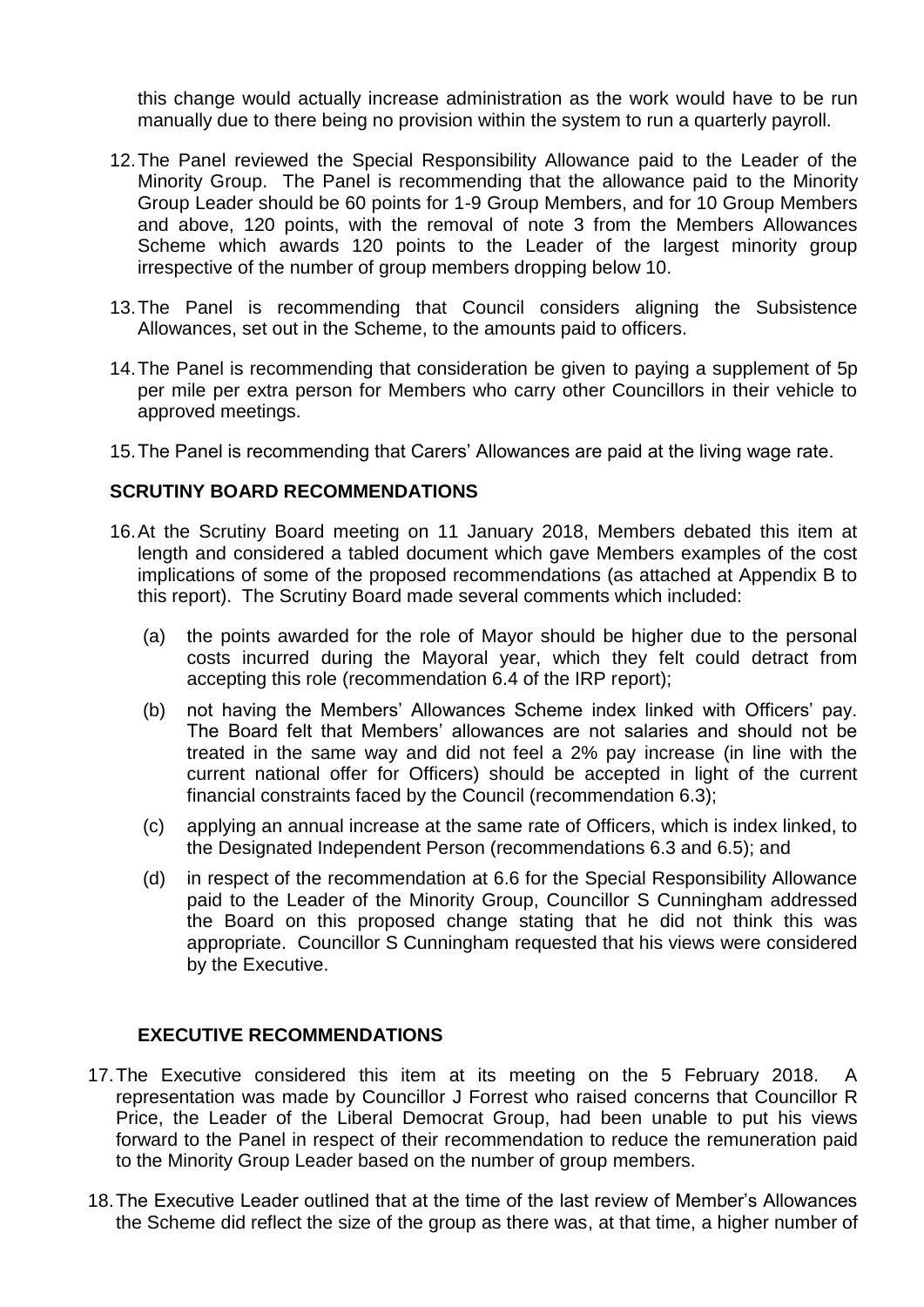members within the opposition group. These numbers had decreased over the following years but the Scheme had not been adjusted accordingly. The Executive Leader acknowledged that the Opposition Group Leader had not been invited to address the Panel and that he would look into that issue.

- 19.The Executive Leader highlighted the recommendation by the Scrutiny Board that the Designated Independent Person's remuneration was increased and index linked. The Executive Leader stated that the Council used to have two Independent Persons which had reduced to one. He highlighted the role of the Designated Independent Person who considers standards matters and is involved in considering complex complaint matters.
- 20.Executive Members commented on the comparisons made by the Panel with other Authorities and gave a view that it can be difficult to compare due to the differences within local authorities in what is provided to Members. For example, IT provision, mileage allowance.

#### **FINANCIAL IMPLICATIONS**

- 21.The proposals of the Independent Remuneration Panel would result in a range of savings and additional spend depending on which are taken forward for adoption. Therefore, the net financial impact cannot be fully assessed until the final recommendations are made.
- 22.Appendix B provides a table showing potential costs and savings for each of the recommendations, shown over a four-year period.
- 23.Appendix C is a draft Member's Allowances Handbook showing how the book would look if the recommendations are agreed.

#### **RISK ASSESSMENT**

24. There are no significant risk considerations in relation to this report.

#### **CONCLUSION**

- 25.The Independent Remuneration Panel has reviewed the Scheme of Members' Allowances and made recommendations to be implemented from 1 April 2018.
- 26.The Scrutiny Board and Executive have considered these recommendations and Council is asked to determine whether to accept them and implement a new Scheme commencing 1 April 2018.

#### **Appendices:**

**A:** Report of the Independent Remuneration Panel November 2017.

**B:** Document tabled at Scrutiny Board meeting which outlined the costs of proposed recommendations made by the Independent Remuneration Panel.